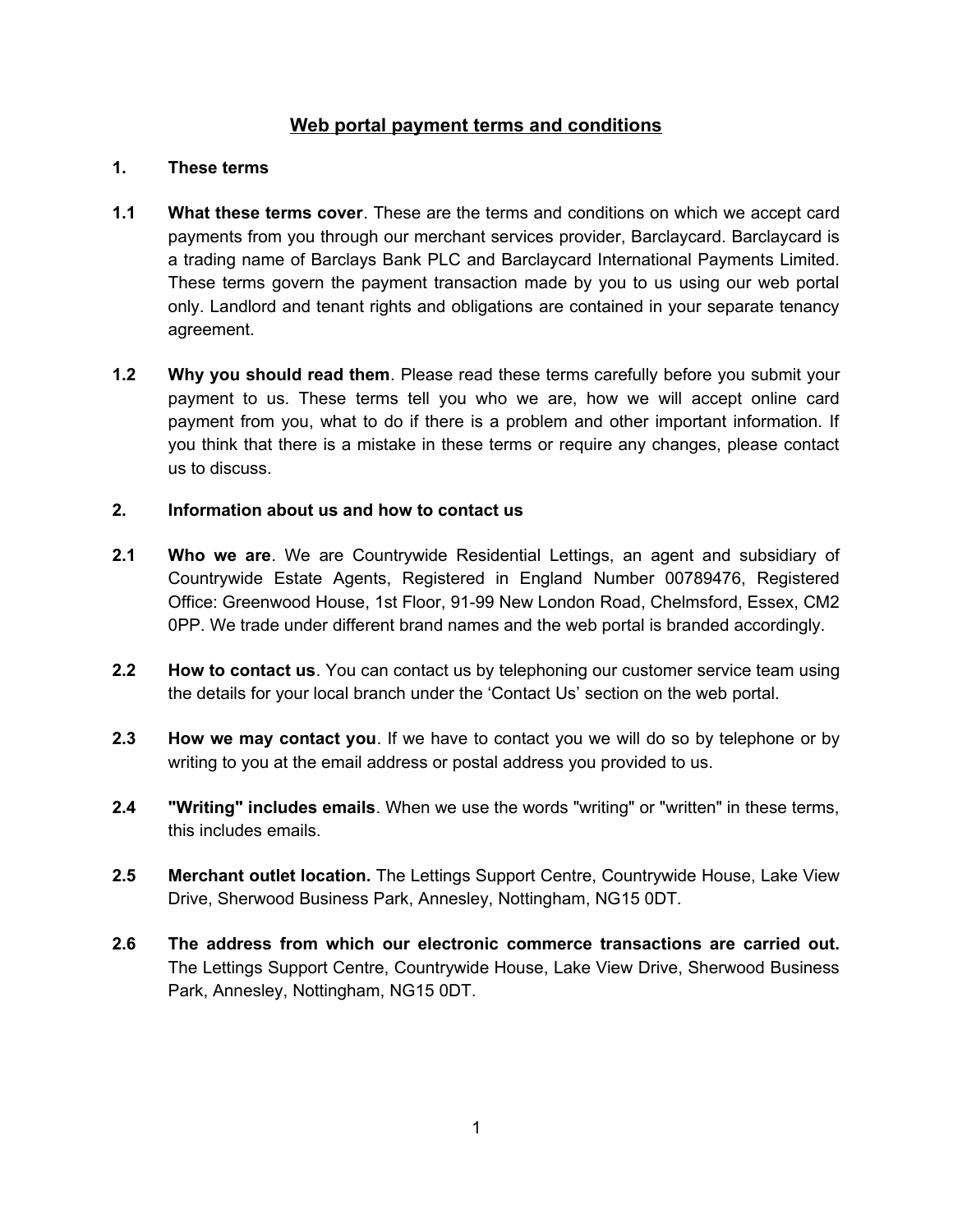#### **3. Our payment terms and conditions with you**

- **3.1 How we will accept your payment**. Our acceptance of your payment will take place when you click to accept these terms and conditions upon which you will be directed to a separate Barclaycard page for you to enter your card details and confirm the payment.
- **3.2 If we cannot accept your payment**. If we are unable to accept your payment, we will inform you of this immediately on the web portal page and you will not be charged.
- **3.3 Refunds.** We will only refund payments made in error or overpayment amounts. Please inform us of any mistaken payment as soon as possible. We will make any refunds rightfully due to you as soon as possible.
- **3.4 Your payment receipt**. We will issue you with a payment receipt available under the 'Accounts' tab of your web portal once your payment has been processed.
- **3.5 We only provide services in the UK**. Our web portal website is solely for the provision of our lettings services in the UK. Payments will be made in British pounds sterling (GBP £).

#### **4. Our services**

**4.1** Countrywide Residential Lettings provide a comprehensive lettings service. This service includes the rental of property to tenants and includes the let and/or management of the property for landlords. During the rental period various charges are applicable to tenants such as rent, deposit, holding fee payments and to landlords such as fees specified within the individual terms of business and reserve payments to allow instruction to third party maintenance companies. Other fees and charges may be applicable where tenants and landlords have been made aware in advance and are legally due.

## **5. Providing the service**

**5.1 Our security capabilities.** The payment section of the web portals is conducted via a Barclaycard payment page, therefore Countrywide Residential Lettings do not store or transfer any customer card details. Access to the web portals is by user name and password with customers encouraged to update their password on first log-in.

#### **6. If there is a problem**

**6.1 How to tell us about problems**. If you have any questions or complaints about the service, please contact us. In the first instance, you can contact your local branch or property management team. If your complaint has not been resolved satisfactorily, you may request a copy of our complaints procedure or email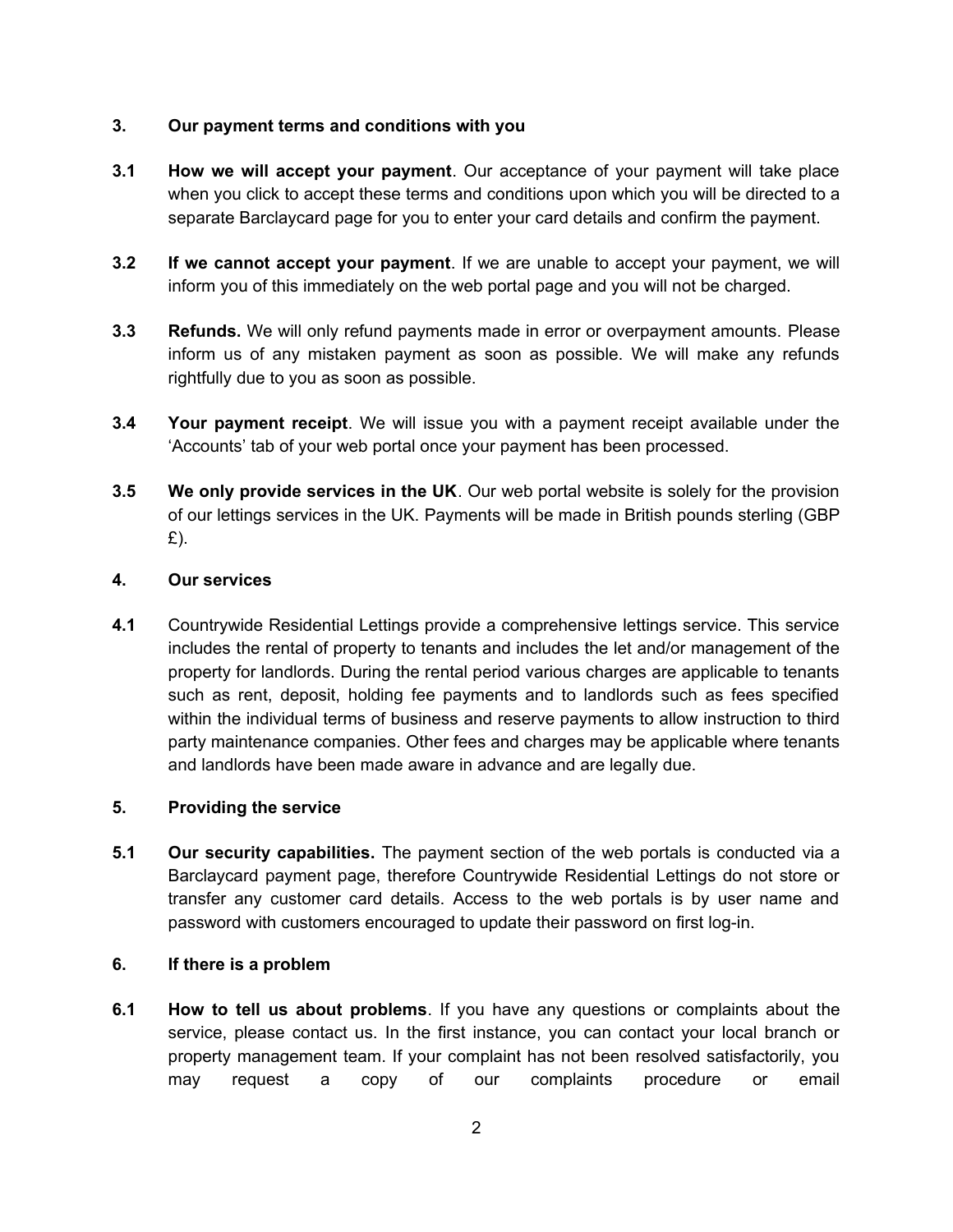Customercare@countrywide.co.uk, or write to Customer Care, Countrywide House, Lake View Drive, Annesley, Nottingham, NG15 0DT.

#### **7. Price and payment**

**7.1 Where to find the price for the product or service**. The payment due from you will be the price indicated on the 'Accounts' tab of your web portal before you click through to make your payment. We use our best efforts to ensure that the amount advised to you is correct. However please see [Error: Reference source not found](#page-2-0)[Error: Reference source](#page-2-1) [not found](#page-2-1) for what happens if we discover an error in the amount you have paid.

<span id="page-2-1"></span><span id="page-2-0"></span>**Landlords only.** When a payment is made on the 'Outstanding Orders/Maintenance' tab of the web portal, the amount paid will transfer into your reserve account to pay for the related repair. The amounts displayed on the portal can often by an estimate until the nominated third party contractor attends and purchases parts/materials. Any change to this estimate, higher or lower will be adjusted when the final invoice is received, and this will display on your statement and web portal.

- **7.2 When you must pay and how you must pay**. We accept payment with Visa Debit, Maestro and Mastercard Debit. We do not accept credit card payments. You must pay the full amount of the payment due as stated. We do not accept part payment.
- **7.3 We can charge interest if you pay late**. Interest due will be calculated in accordance with your tenancy agreement terms. The interest shall accrue on a daily basis from the due date until the date of actual payment of the overdue amount, whether before or after judgment. You must pay us interest together with any overdue amount.
- **7.4 What to do if you think a portal payment due is wrong**. If you think payment amount due is wrong please contact us promptly to let us know. You will not have to pay any interest until the dispute is resolved. Once the dispute is resolved we will charge you interest on correctly invoiced sums from the original due date.

## **8. Our responsibility for loss or damage suffered by you**

**8.1 We are responsible to you for foreseeable loss and damage caused by us**. If we fail to comply with these terms, we are responsible for loss or damage you suffer that is a foreseeable result of our breaking this contract or our failing to use reasonable care and skill, but we are not responsible for any loss or damage that is not foreseeable. Loss or damage is foreseeable if either it is obvious that it will happen or if, at the time the contract was made, both we and you knew it might happen, for example, if you discussed it with us during the service provision process.